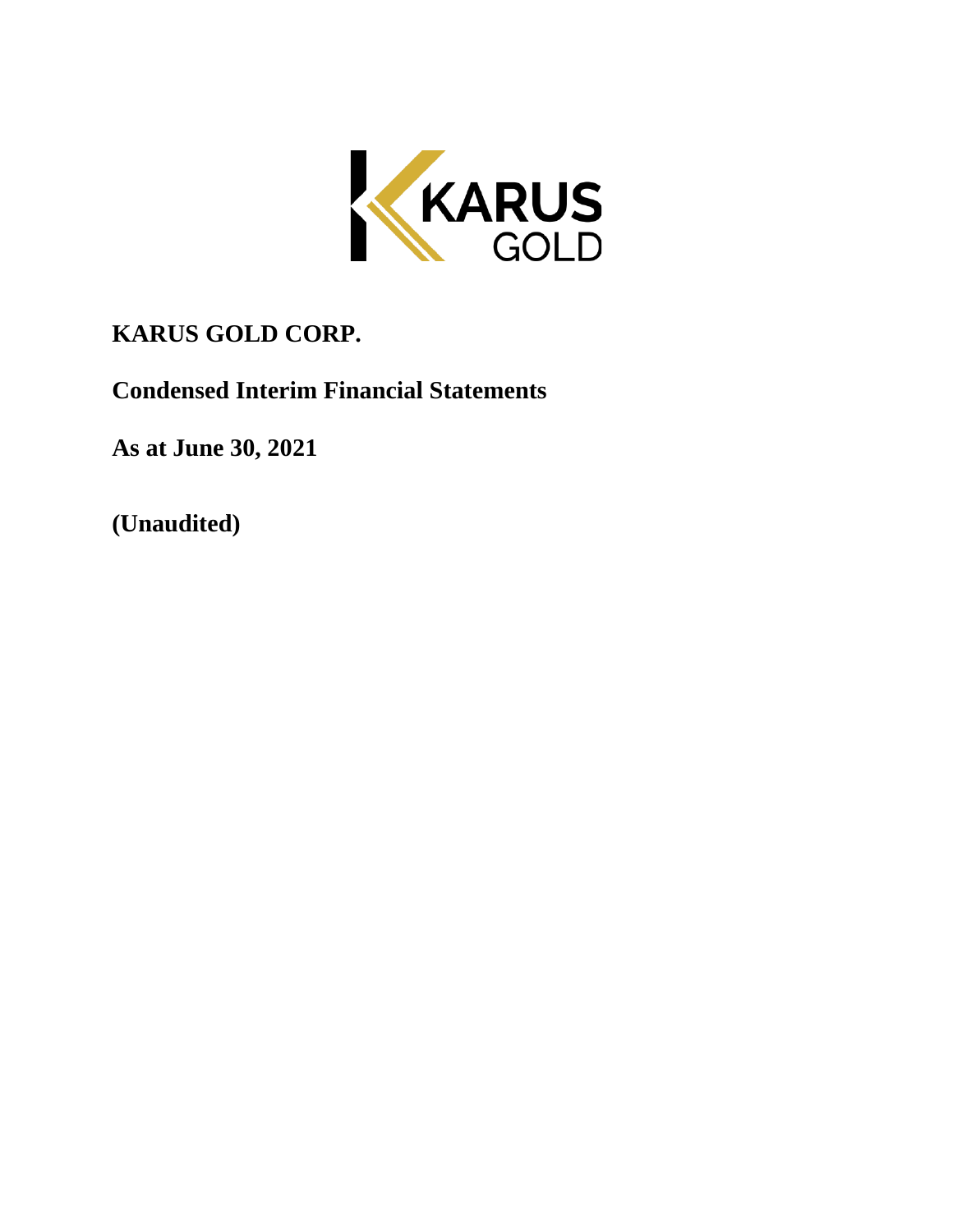# **KARUS GOLD CORP. Condensed Interim Statement of Financial Position** *(Unaudited)*

*(Expressed in Canadian dollars)*

| As at                                    |      | June 30, 2021    | December 31, 2020  |
|------------------------------------------|------|------------------|--------------------|
|                                          | Note |                  |                    |
| <b>Assets</b>                            |      |                  |                    |
| <b>Current assets</b>                    |      |                  |                    |
| Cash                                     |      | \$<br>2,096,876  | \$<br>1            |
| Amounts receivable                       |      | 47,251           |                    |
| Advances and prepaid expenses            |      | 677,567          |                    |
|                                          |      | 2,821,694        | 1                  |
| <b>Non-current assets</b>                |      |                  |                    |
| Deposits                                 |      | 121,000          |                    |
| Equipment                                |      | 10,225           |                    |
| Mineral properties                       | 5    | 10,832,017       |                    |
| <b>Total assets</b>                      |      | \$<br>13,784,936 | \$<br>1            |
| <b>Liabilities</b>                       |      |                  |                    |
| <b>Current liabilities</b>               |      |                  |                    |
| Accounts payable                         |      | \$<br>407,164    | \$                 |
|                                          |      | 407,164          | -                  |
| Shareholders' equity                     |      |                  |                    |
| Share capital                            | 6    | 14,919,290       | 1                  |
| Warrants                                 |      | 16,700           |                    |
| Reserves                                 |      | 294,403          |                    |
| Deficit                                  |      | (1,852,621)      |                    |
| <b>Total shareholders' equity</b>        |      | 13,377,772       | $\mathbf{1}$       |
| Total shareholders' equity & liabilities |      | \$<br>13,784,936 | \$<br>$\mathbf{1}$ |
| Nature of operations & going concern     | 1    |                  |                    |
| Spin out from KORE Mining Ltd.           | 4    |                  |                    |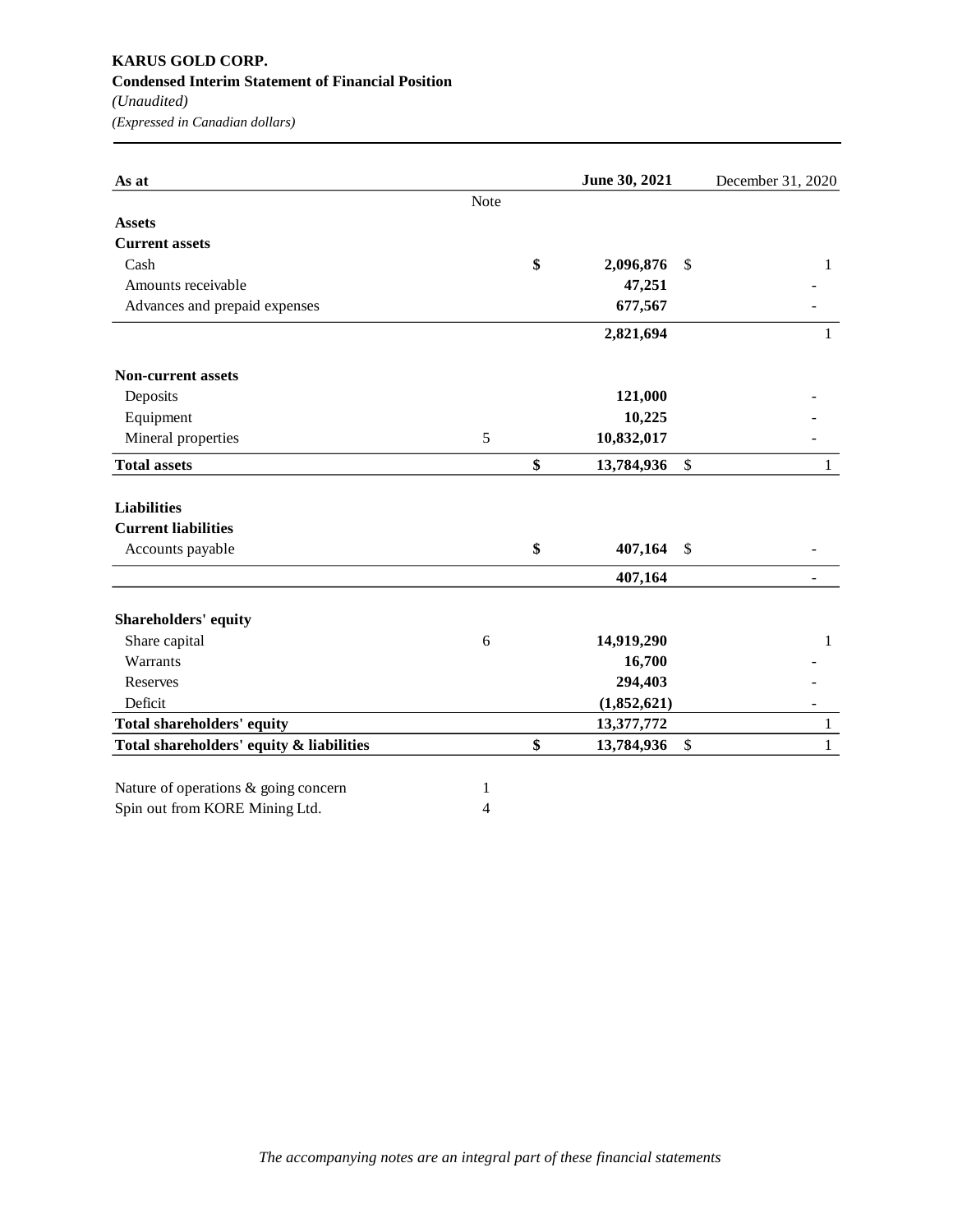## **KARUS GOLD CORP. Condensed Interim Statement of Loss and Comprehensive Loss** *(Unaudited)*

*(Expressed in Canadian dollars)*

|                                                      |      | For the three<br>months ended<br>June 30, 2021 | For the six<br>months ended<br>June 30, 2021 |    | For the period from<br>incorporation on<br>November 20, 2020 to<br>December 31, 2020 |
|------------------------------------------------------|------|------------------------------------------------|----------------------------------------------|----|--------------------------------------------------------------------------------------|
|                                                      | Note |                                                |                                              |    |                                                                                      |
| <b>Expenses</b>                                      |      |                                                |                                              |    |                                                                                      |
| Depreciation                                         |      | 850                                            | 1,700                                        | -S |                                                                                      |
| Exploration and evaluation expenses                  | 5S   | 570,891                                        | 878,879                                      |    |                                                                                      |
| General and administration                           |      | 84,802                                         | 110,943                                      |    |                                                                                      |
| Management fees and wages                            | 7    | 134,404                                        | 192,617                                      |    |                                                                                      |
| Marketing, advisory and investor relations           |      | 215,526                                        | 262,252                                      |    |                                                                                      |
| Professional fees                                    |      | 22,745                                         | 111,827                                      |    |                                                                                      |
| Share-based payments                                 | 6    | 228,504                                        | 294,403                                      |    |                                                                                      |
|                                                      |      | (1,257,722)                                    | (1,852,621)                                  |    |                                                                                      |
| Loss and comprehensive loss for the period           | \$   | (1,257,722)                                    | $(1,852,621)$ \$                             |    |                                                                                      |
| Basic and fully diluted loss per common share        | \$   | $(0.02)$ \$                                    | $(0.03)$ \$                                  |    |                                                                                      |
| Weighted average number of common shares outstanding |      | 81,968,684                                     | 62,528,989                                   |    |                                                                                      |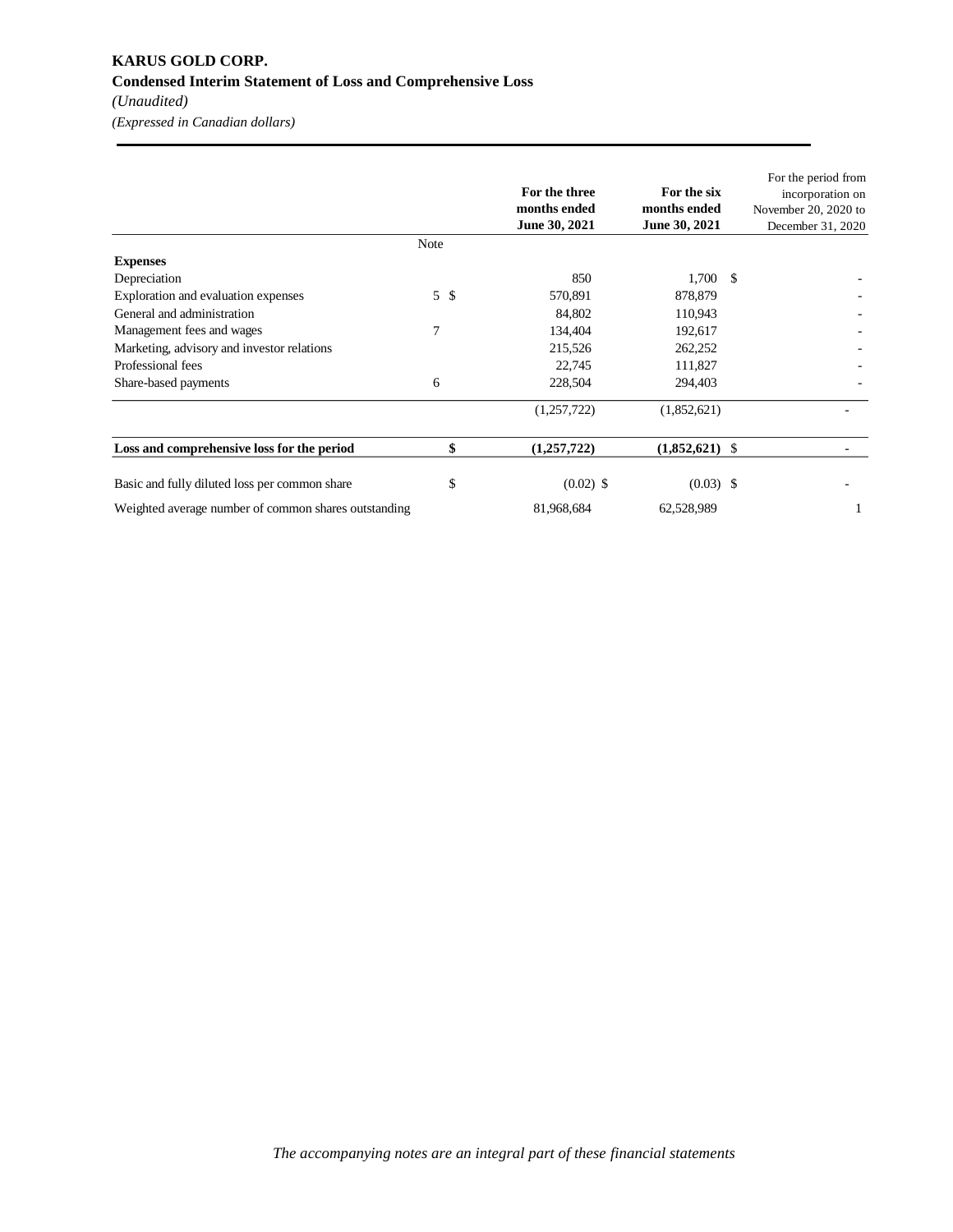|                                            | For the six months ended | For the period from<br>incorporation on<br>November 20, 2020 to |
|--------------------------------------------|--------------------------|-----------------------------------------------------------------|
|                                            | June 30, 2021            | December 31, 2020                                               |
| <b>CASH USED IN OPERATING ACTIVITIES</b>   |                          |                                                                 |
| Loss for the period                        | \$<br>(1,852,621)        | \$                                                              |
| Items not involving cash:                  |                          |                                                                 |
| Depreciation                               | 1,700                    |                                                                 |
| Share-based payments                       | 294,403                  |                                                                 |
| Interest expense                           | 5,700                    |                                                                 |
| Changes in non-cash working capital items: |                          |                                                                 |
| Amounts receivable                         | (47, 251)                |                                                                 |
| Prepaid expenses and advances              | (677, 567)               |                                                                 |
| Deposits                                   | (106,000)                |                                                                 |
| Accounts payable                           | 407,165                  |                                                                 |
|                                            | (1,974,471)              | $\overline{a}$                                                  |
| <b>FINANCING ACTIVITIES</b>                |                          |                                                                 |
| Shares issued for cash                     | 4,558,433                | $\mathbf{1}$                                                    |
| Share issuance costs                       | (74, 145)                |                                                                 |
| Loan proceeds from KORE Mining Ltd         | 500,000                  |                                                                 |
| Repayment of loan from KORE Mining Ltd.    | (505,700)                |                                                                 |
|                                            | 4,478,588                | $\mathbf{1}$                                                    |
| <b>INVESTING ACTIVITIES</b>                |                          |                                                                 |
| Spinout transaction costs                  | (407, 242)               | $\overline{\phantom{a}}$                                        |
|                                            | (407, 242)               | $\frac{1}{2}$                                                   |
| Change in cash                             | 2,096,875                | $\mathbf{1}$                                                    |
| Cash at beginning of period                | 1                        |                                                                 |
| Cash at end of period                      | \$<br>2,096,876          | \$<br>$\mathbf{1}$                                              |
| Supplemental cash flow information:        |                          |                                                                 |
| Spinout of assets from KORE Mining Ltd.    | \$<br>10,451,700         | \$                                                              |
| Interest paid in cash                      | 5,700                    |                                                                 |
| Income taxes paid in cash                  | $\overline{a}$           |                                                                 |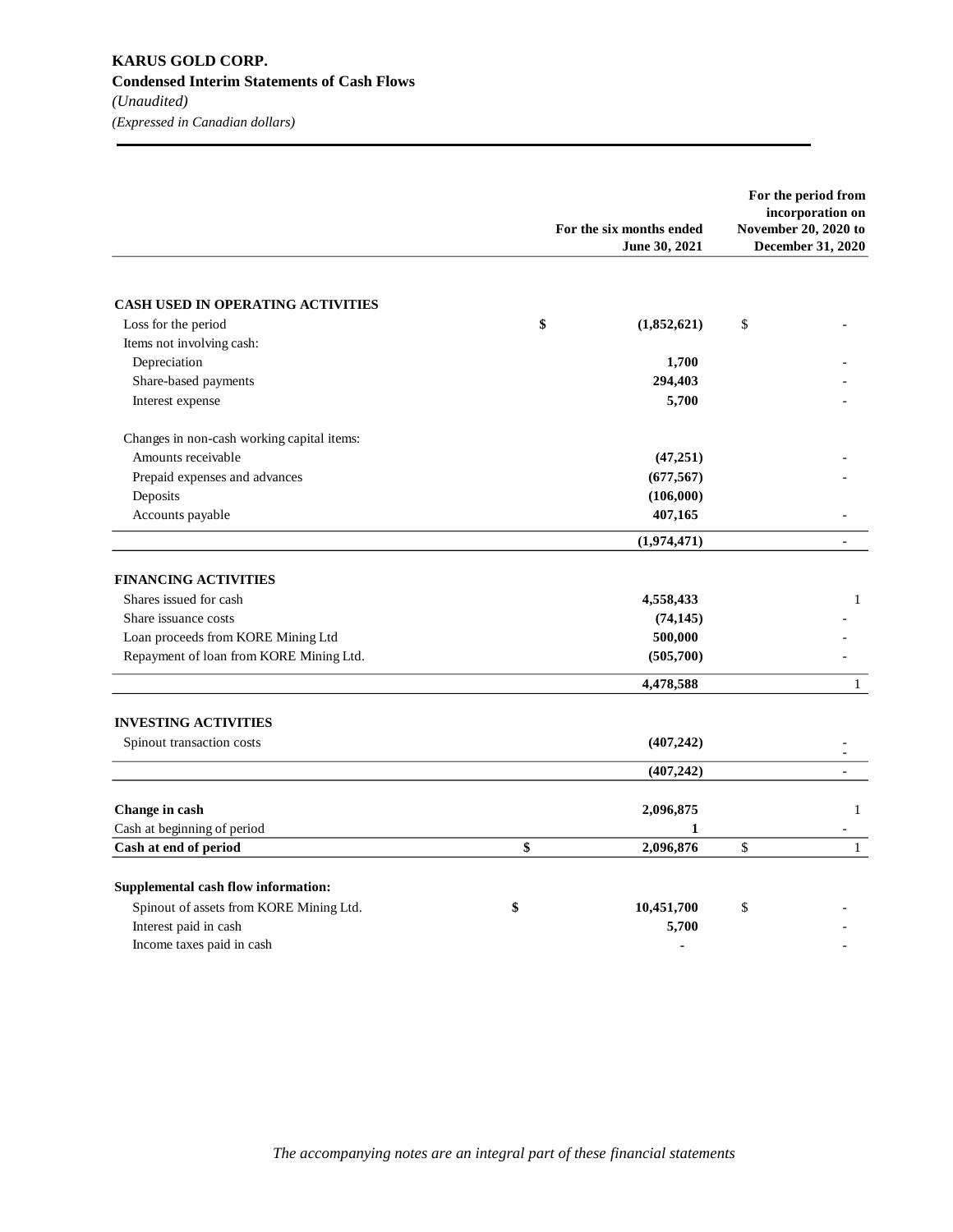|                                                                | <b>Common Shares</b> |                          |                          |                          |                          |                     |
|----------------------------------------------------------------|----------------------|--------------------------|--------------------------|--------------------------|--------------------------|---------------------|
|                                                                | <b>Number</b>        | Amount<br>\$             | Warrants                 | <b>Reserves</b>          | <b>Deficit</b>           | <b>Total Equity</b> |
| Incorporation share                                            |                      |                          |                          |                          |                          |                     |
| <b>December 31, 2020</b>                                       |                      |                          | $\overline{\phantom{a}}$ | -                        | $\overline{\phantom{a}}$ |                     |
| Shares distributed to shareholders of KORE pursuant to spinout | 53,112,455           | 10,435,000               | 16,700                   | $\overline{\phantom{a}}$ | $\overline{\phantom{a}}$ | 10,451,700          |
| Shares issued pursuant to rights offering                      | 26,556,228           | 3,983,434                |                          |                          | $\overline{\phantom{a}}$ | 3,983,434           |
| Shares issued on private placement                             | 2,300,000            | 575,000                  |                          |                          |                          | 575,000             |
| Share issuance costs                                           |                      | (74, 145)                | -                        |                          | ٠                        | (74, 145)           |
| Share-based payments                                           |                      | $\overline{\phantom{a}}$ | $\overline{\phantom{a}}$ | 294,403                  | $\overline{\phantom{a}}$ | 294,403             |
| Net loss for the period                                        |                      | $\overline{\phantom{a}}$ |                          | $\overline{\phantom{a}}$ | (1,852,621)              | (1,852,621)         |
| June 30, 2021                                                  | 81,968,684           | 14,919.290               | 16.700                   | 294,403                  | (1,852,621)              | 13,377,772          |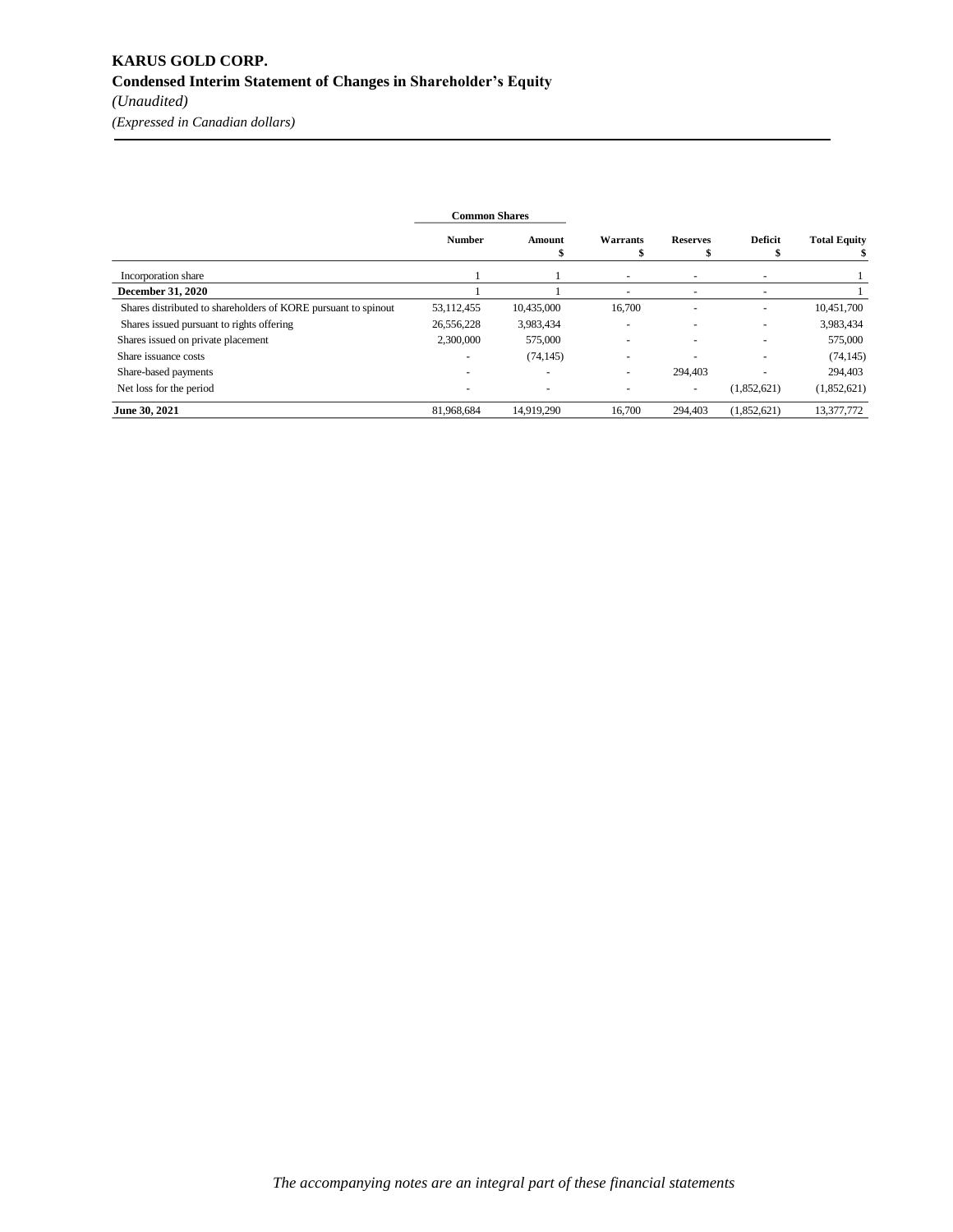### **1. NATURE OF OPERATIONS AND GOING CONCERN**

Karus Gold Corp. (the "Company") was incorporated under the Business Corporations Act (British Columbia) ("BCBCA") on November 20, 2020 under the name 1275702 B.C. Ltd. and subsequently changed its name to Karus Gold Corp. on December 11, 2020. The Company was incorporated as the target company for certain assets and liabilities spun out from KORE Mining Ltd. ("KORE") in January 2021 (Note 4). The Company's registered office is located at Suite 2500, 700 West Georgia Street, Vancouver, British Columbia, V7Y 1B3.

These financial statements have been prepared on the basis of accounting principles applicable to a going concern, which assumes that the Company will continue in operation for the foreseeable future and will be able to realize its assets and discharge its liabilities in the normal course of operations as they come due. In assessing whether the going concern assumption is appropriate, management takes into account all available information about the future, which is at least, but is not limited to, twelve months from the end of the reporting period.

As at June 30, 2021, the Company had working capital of \$2,414,530 (current assets less current liabilities) and has incurred net losses since inception with a deficit of \$1,852,621. For the six months ended June 30, 2021, the Company used cash flows in operations of \$1,974,471. The Company's ability to continue to operate and to carry out its planned exploration activities for the next twelve months is uncertain and dependent upon the continued financial support of its shareholders and on securing additional financing. There is, however, no assurance that any such initiatives will be sufficient and, as a result, this gives rise to a material uncertainty that casts significant doubt regarding the going concern assumption and, accordingly, the ultimate appropriateness of the use of accounting principles applicable to a going concern. These financial statements do not reflect the adjustments to the carrying values of assets and liabilities and the reported expenses and statement of financial position classifications that would be necessary if the Company were unable to realize its assets and settle its liabilities as a going concern in the normal course of operations for the foreseeable future. These adjustments could be material.

In March 2020, the World Health Organization declared coronavirus COVID-19 a global pandemic. This contagious disease outbreak, which has continued to spread, and any related adverse public health developments, has adversely affected workforces, economies, and financial markets globally, potentially leading to an economic downturn. It is not possible for the Company to predict the duration or magnitude of the adverse results of the outbreak and its effects on the Company's business or ability to raise funds.

### **2. BASIS OF PRESENTATION**

These unaudited condensed interim consolidated financial statements have been prepared in accordance with International Financial Reporting Standards as issued by the International Accounting Standards Board ("IFRS") applicable to interim financial reports, including International Accounting Standard 34, "Interim Financial Reporting". These financial statements should be read in conjunction with the annual financial statements for the year ended December 31, 2020, which have been prepared in accordance with IFRS.

These unaudited condensed interim consolidated financial statements have been authorized for issue by the Board of Directors of the Company on August 30, 2021.

### **Basis of Measurement**

These consolidated financial statements have been prepared on a historical cost basis. The statements are presented in Canadian dollars unless otherwise noted.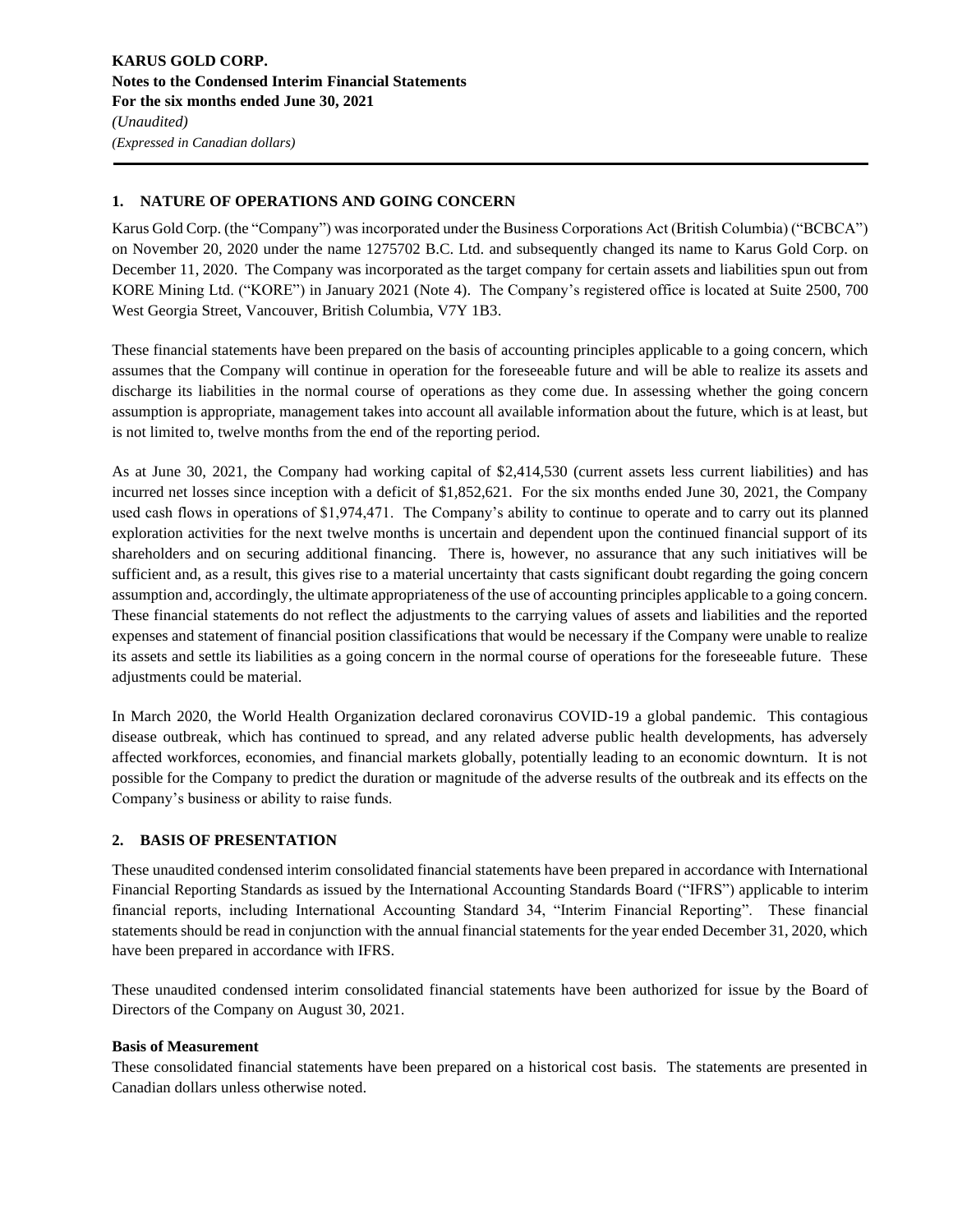### **2. BASIS OF PRESENTATION (cont'd…)**

### **Significant Judgments, Estimates and Assumptions**

The preparation of the Company's consolidated financial statements in conformity with IFRS requires management to make judgments, estimates and assumptions that affect the reported amounts of assets and liabilities and disclosures of contingent assets and liabilities at the date of the consolidated financial statements and the reported amounts of income and expenses during the reporting period. Estimates and assumptions are regularly evaluated and are based on management's experience and other factors, including expectations of future events that are believed to be reasonable under the circumstances. Actual results could differ from these estimates. Significant estimates and critical judgements, that have a risk of resulting in a material adjustment to the carrying amounts of assets and liabilities within the next year, are disclosed below.

### *Critical Judgments*

The Company is required to make significant judgments whether there are indicators of impairment of the exploration and evaluation assets, by considering if the right to explore the specific area has expired or will be allowed to expire, whether further exploration and evaluation expenditures are neither planned or budgeted, or whether sufficient data exists to indicate that development of a specific area is unlikely to recover existing exploration and evaluation costs. If any of these indicators are present, management would need to assess whether the exploration and evaluation property is impaired.

The acquisition of assets and liabilities pursuant to the Spinout and distribution of Spinout Shares (Note 4) required management to make judgments regarding the treatment of the Spinout. Specifically, management made judgements determining that the Spinout was not a common-control transaction, as there was no contractual arrangement between the shareholders of KORE who subsequently became the shareholders of the Company and accounted for it under IFRS 2, *Share-based payments*.

### *Significant Estimates*

The determination of the fair value of the assets and liabilities transferred from KORE pursuant to the Spinout (Note 4) and consideration issued involved significant estimation and judgement by management. In determining the appropriate value, management relied on a number of factors, including a third-party valuation report, similar projects and recent transactions, comparable land packages and valuation of publicly traded entities, the historical exploration work and expenditures made on the project as well as external market conditions, and current and future commodity price expectations.

### **3. SUMMARY OF SIGNIFICANT ACCOUNTING POLICIES**

### **Cash**

Cash and cash equivalents include cash on hand, demand deposits and short-term, highly liquid investments that are readily convertible to known amounts of cash within three months of purchase.

### **Foreign exchange**

The functional and presentation currency of the Company is the Canadian dollar, being the primary economic environment in which the Company operates.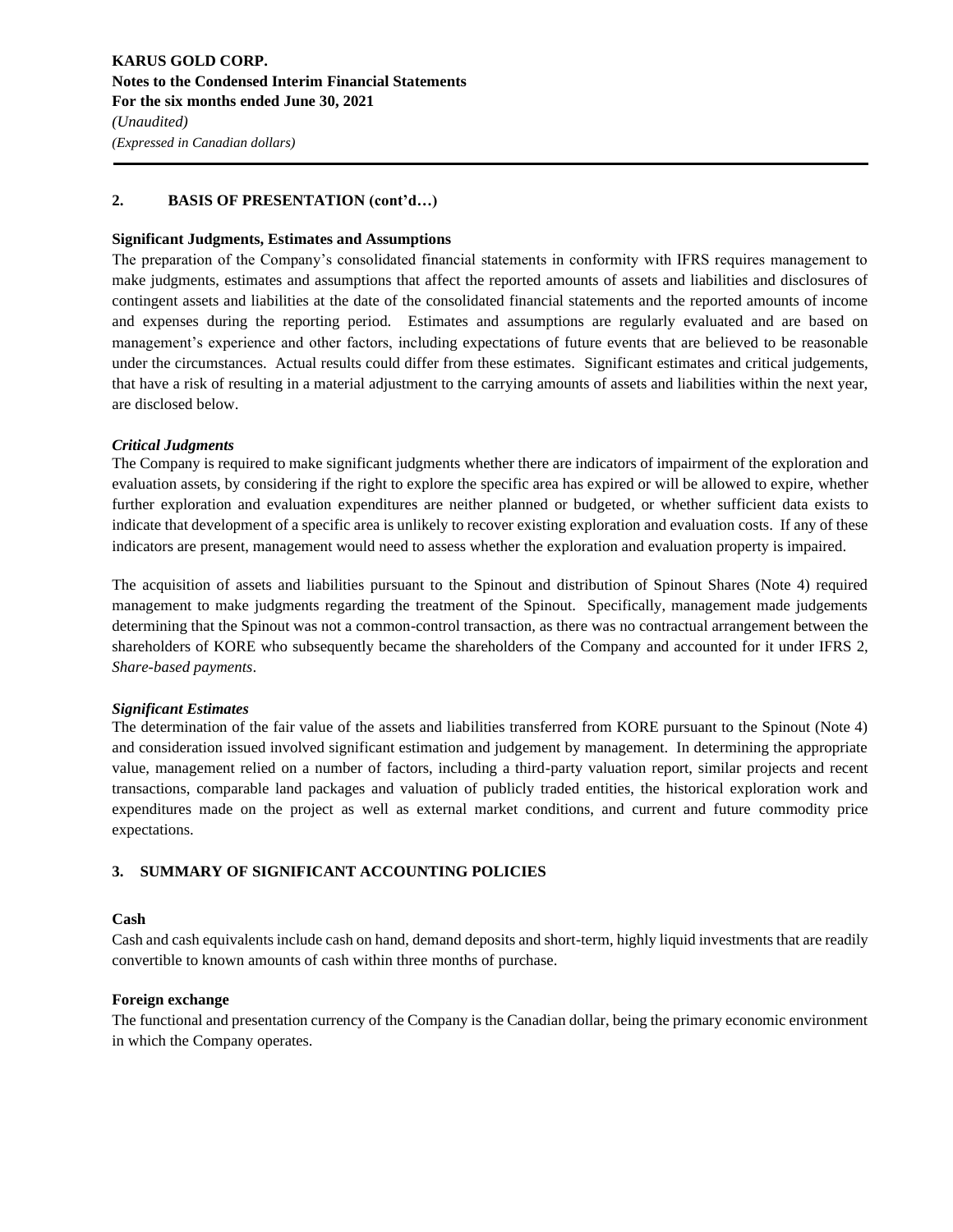Transactions in currencies other than the entity's functional currency are recorded at exchange rates prevailing on the dates of the transaction. At the end of each reporting period, monetary assets and liabilities of the Company that are denominated in foreign currencies are translated at the rate of exchange at the financial position date while non-monetary assets and liabilities are translated at historical rates. Revenues and expenses are translated at the exchange rates approximating those in effect on the date of the transaction. Exchange gains and losses arising on translation are included in profit and loss.

### **Mineral Properties**

### *Acquisition Costs*

Costs incurred before the Company has acquired the right to explore a property are expensed as incurred. Exploration and evaluation asset acquisition costs, including option payments, are capitalized on an individual area of interest basis. Once a property is brought into production, the capitalized costs are amortized on a units-of-production basis, or until the properties are abandoned, sold or management determines that the asset is no longer economically viable, at which time the unrecoverable deferred costs are expensed to operations. Option payments relating to the acquisition of exploration and evaluation assets that are exercisable at the discretion of the Company are recorded when paid.

Exploration and evaluation asset acquisition costs include cash consideration and the estimated fair market value of sharebased payments, in which the fair value is measured based upon the fair value of the goods or services received, unless that fair value cannot be estimated reliably. If the fair value of the goods or services cannot be estimated reliably, then the Company estimates the fair value with reference to the equity instruments granted.

Although the Company has taken steps to verify title to exploration and evaluation properties in which it has an interest, these procedures do not guarantee the Company's title. Such properties may be subject to prior agreements or transfers, non-compliance with regulatory requirements or title may be affected by undetected defects.

### *Exploration and Evaluation Costs*

Exploration and evaluation costs are expensed to operations as incurred.

Once the technical feasibility and commercial viability of the extraction of mineral reserves or resources from a particular exploration and evaluation asset has been determined, the capitalized costs are assessed for impairment and then reclassified to mineral property development costs and carried at cost until the properties to which the expenditures relate are sold, abandoned or determined by management to be impaired in value. The establishment of technical feasibility and commercial viability of an exploration and evaluation asset is assessed based on a combination of factors, including:

- The extent to which mineral reserves or mineral resources as defined in National Instrument 43-101 have been identified through a feasibility study or similar document;
- The results of optimization studies and further technical evaluation carried out to mitigate project risks identified in the feasibility study;
- The status of environmental permits; and
- The status of mining leases or permits.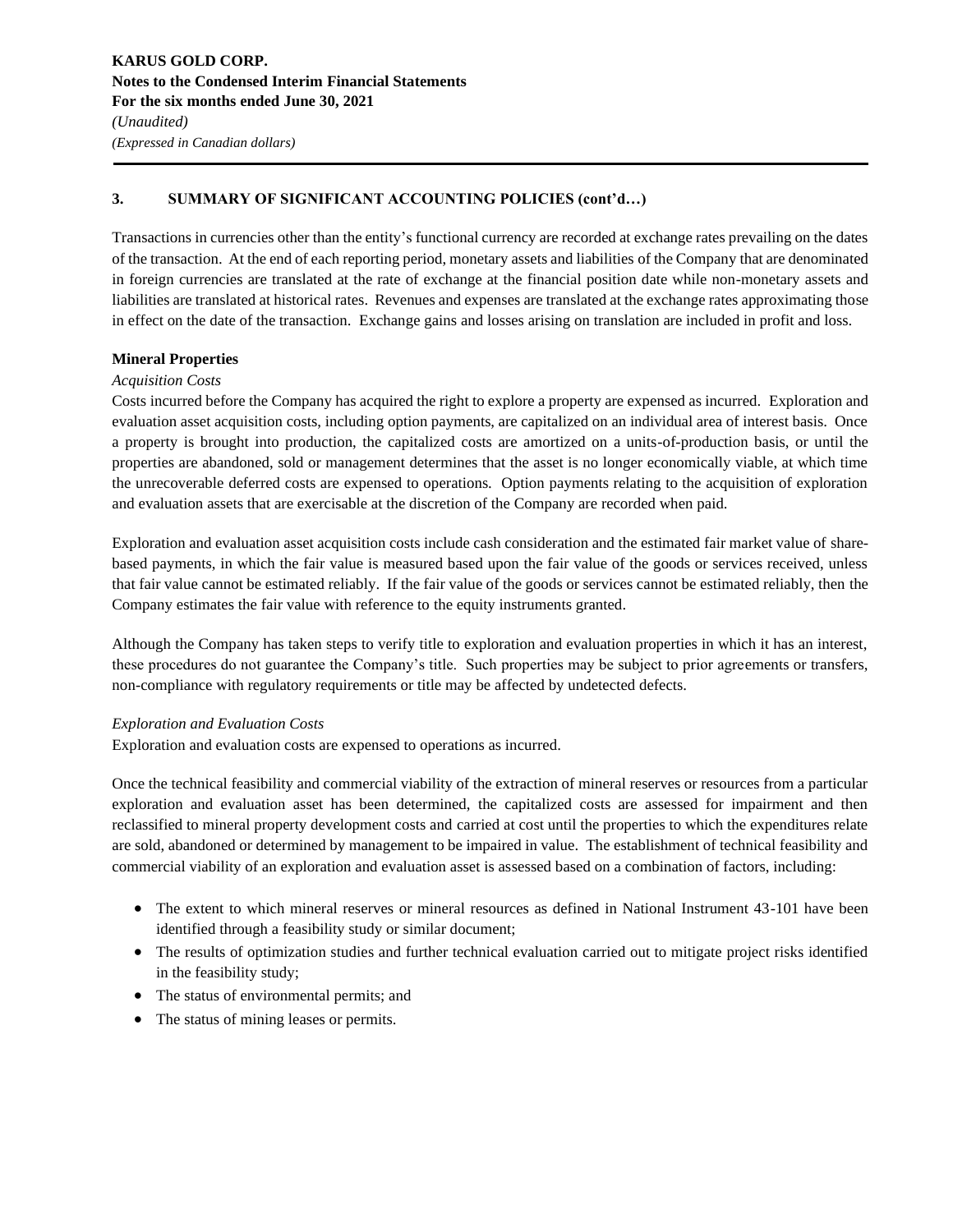### **Decommissioning and Restoration**

Decommissioning and restoration obligations encompass legal, statutory, contractual or constructive obligations associated with the retirement of a long-lived tangible asset (for example, mine reclamation costs) that results from the acquisition, construction, development and/or normal operation of a long-lived asset.

A liability for decommissioning and restoration is recorded in the period in which the obligation first arises. The Company records the estimated present value of future cash flows associated with site closure and reclamation as a long-term liability and increases the carrying value of the related assets for that amount. Over time, the liability is increased to reflect an interest element in the estimated future cash flows (accretion expense) considered in the initial measurement of fair value. The capitalized cost is amortized on either the unit-of-production basis or the straight-line basis, as appropriate. The Company's estimates of provisions for decommissioning and restoration obligations could change as a result of changes in regulations, changes to the current market-based discount rate, the extent of environmental remediation required, and the means of reclamation or cost estimates. Changes in estimates are accounted for in the period in which these estimates are revised. As at June 30, 2021 the Company has determined that it does not have any significant decommissioning and restoration obligations related to its operations.

### **Impairment of Non-Financial Assets**

Management reviews the carrying values of capitalized exploration and evaluation assets at the end of each reporting period for indications of impairment. Exploration and evaluation assets are tested for impairment whenever events or changes in circumstances indicate that their carrying amount may not be recoverable. For the purpose of impairment testing, assets that cannot be tested individually are grouped together into the smallest group of assets that generate cash inflows from continuing use that are largely independent of the cash inflows of other assets or groups of assets (the "cashgenerating unit" or "CGU"). The recoverable amount of an asset or CGU is the greater of its value in use and its fair value less costs to sell. In assessing value in use, the estimated future pre-tax cash flows are discounted to their present value using a pre-tax discount rate that reflects current market assessments of the time value of money and the risks specific to the asset. Fair value less costs to sell is based on an estimate of the amount that the Company may obtain in a sale transaction on an arm's length basis between knowledgeable, willing parties, less costs of disposal.

Fair value less costs to sell is primarily derived using discounted cash flow techniques, which incorporates market participant assumptions and is based on post-tax cash flows that are discounted using a post-tax discount rate.

An impairment loss is recognized if the carrying value amount of an asset or its CGU exceeds its estimated recoverable amount. Impairment losses are recognized in profit or loss.

Impairment losses recognized in prior periods are assessed at each reporting date for any indications that the loss has decreased or no longer exists. An impairment loss is reversed if there has been a change in the estimates used to determine the recoverable amount. An impairment loss is reversed only to the extent that the asset's carrying amount does not exceed the carrying amount that would have been determined, net of depreciation or amortization, if no impairment loss had been recognized. A reversal of an impairment loss is recognized immediately in profit or loss.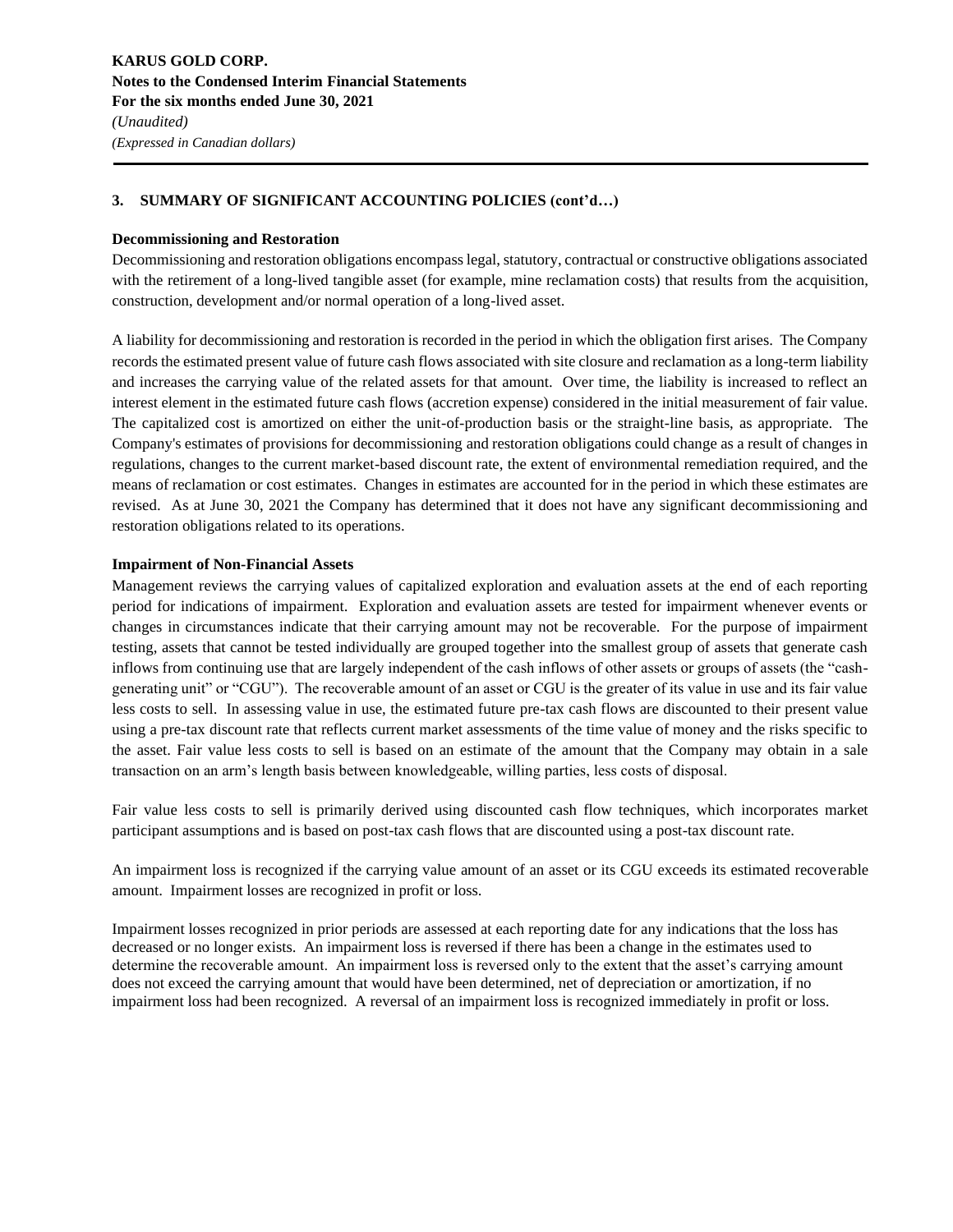### **Provisions**

Liabilities are recognized when the Company has a present legal or constructive obligation that has arisen as a result of a past event and it is probable that a future outflow of resources will be required to settle the obligation, provided that a reliable estimate can be made of the amount of the obligation. A provision is a liability of uncertain timing or amount.

Provisions are measured at the present value of the expenditures expected to be required to settle the obligation using a pre-tax rate that reflects the current market assessments of the time value of money and the risk specific to the obligation. The increase in the provision due to the passage of time is recognized as a finance expense.

### **Income Taxes**

Tax expense recognized in profit or loss comprises the sum of deferred tax and current tax not recognized in other comprehensive income or directly in equity.

Current tax assets and liabilities comprise those obligations to, or claims from, fiscal authorities relating to the current or prior reporting periods, that are unpaid at the reporting date. Current tax is payable on taxable profit which differs from profit or loss in the financial statements. Calculation of current tax is based on tax rates and tax laws that have been enacted or substantively enacted by the end of the reporting period.

Deferred taxes are calculated using the liability method on temporary differences between the carrying amounts of assets and liabilities and their tax bases. Deferred tax liabilities on temporary differences associated with shares in subsidiaries are not provided for if reversal of these temporary differences can be controlled by the Company and it is probable that reversal will not occur in the foreseeable future.

Deferred tax assets and liabilities are measured using enacted or substantively enacted tax rates expected to apply to taxable income in the years in which those temporary differences are likely to reverse. The effect on deferred tax assets and liabilities of a change in tax rates is recognized in profit or loss in the period that includes the substantive enactment date. Deferred tax assets are recognized for all temporary differences, and for the carry forward of unused tax credits and unused tax losses to the extent that it is probable that future taxable profits will be available against which they can be utilized.

Deferred tax assets and liabilities are offset only when the Company has a right and intention to offset current tax assets and liabilities from the same taxation authority and the deferred tax assets and liabilities relate to income taxes levied by the same taxation authority on either the same entity or different entities which intend to settle current tax assets and liabilities on a net basis or simultaneously in each future period in which significant amounts of deferred tax assets or liabilities are expected to be recovered or settled.

Changes in deferred tax assets or liabilities are recognized as a component of tax recovery or expense in profit or loss, except where they relate to items that are recognized in other comprehensive income or directly in equity, in which case the related deferred tax is also recognized in other comprehensive income or equity, respectively.

### **Share-based Payments**

The Company uses a fair value based method (Black-Scholes Option Pricing Model) for all share options granted to directors, employees and certain consultants. For directors and employees, the fair value of the share options is measured at the date of grant. For grants to non-employees where the fair value of the goods or services is not determinable, the fair value of the share options is measured on the date the services are received.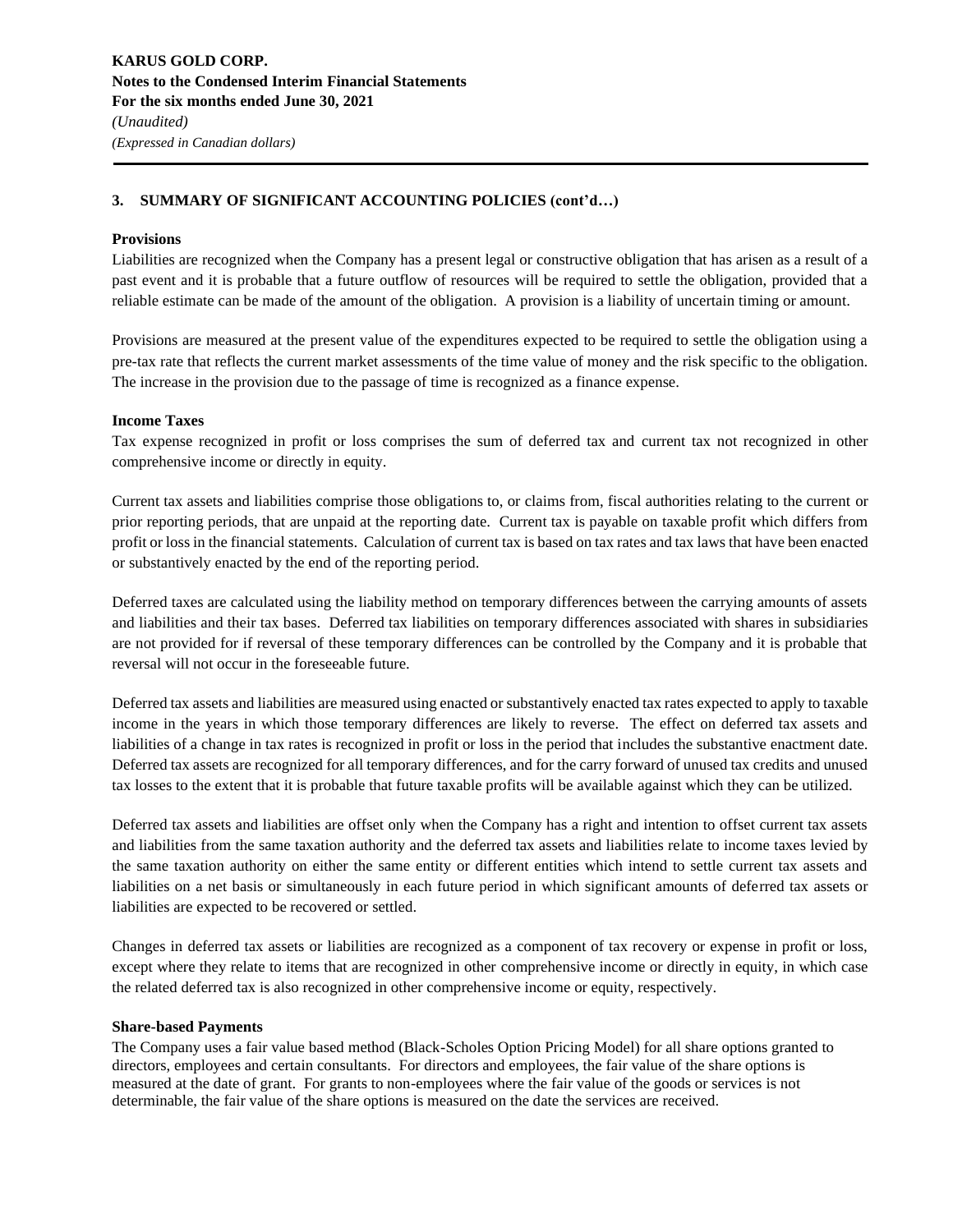### **Share-based Payments (cont'd…)**

The fair value of share-based payments is charged to profit or loss with the offsetting credit to share option reserve. The fair value of the share options is recognized over the vesting period based on the best available estimate of the number of share options expected to vest. Estimates are subsequently revised if there is any indication that the number of share options expected to vest differs from previous estimates. Any cumulative adjustment prior to vesting is recognized in the current period. If options vest immediately, the expense is recognized when the options are granted. When share options are exercised, the amounts previously recognized in share option reserve are transferred to share capital.

In the event share options are forfeited prior to vesting, the associated expense recorded to date is reversed in the period of forfeiture. The carrying value of any share options that expire remain in share option reserve.

The Company also issues other forms of share-based awards, including restricted share units ("RSUs"). Where these instruments are only settled in shares, the expense is estimated on grant date based on the quoted market value and recognized over the vesting period. For share-based awards that may be cash-settled, the expense and liability are adjusted each reporting period for changes in the underlying share price as well as changes to vesting factors, as applicable.

### **Share Capital**

When the Company issues private placement units, the shares and warrants are measured using the residual method. This method allocates value first to the more easily measurable component based on fair value and the residual to the less easily measurable component. The Company considers the fair value of its shares issued to be the more easily measurable component of a unit and they are valued with reference to the market price. The residual value attributed to the warrants, if any, is recorded as a separate component of equity.

### **Earnings (Loss) Per Share**

Basic earnings (loss) per share are computed by dividing net earnings (loss) (the numerator) by the weighted average number of outstanding common shares for the period (denominator). In computing diluted earnings per share, an adjustment is made for the dilutive effect of outstanding share options, warrants and other convertible instruments.

In the periods when the Company reports a net loss, the effect of potential issuances of shares under share options and other convertible instruments is anti-dilutive, therefore, basic and diluted loss per share are the same. When diluted earnings per share is calculated, only those share options and other convertible instruments with exercise prices below the average trading price of the Company's common shares for the period will be dilutive.

### **Financial Instruments - Recognition and Measurement**

The Company classifies its financial assets and liabilities in the following measurement categories - i) those to be subsequently measured at amortized cost; or ii) those to be subsequently measured at fair value (either through other comprehensive income, or through profit or loss ("FVTPL")).

The classification is driven by the business model for managing the financial assets and their contractual cash flow characteristics. The Company classifies its financial assets and financial liabilities as those to be subsequently measured at amortized cost. At initial recognition financial assets and liabilities are measured at fair value less transaction costs except for financial assets classified as FVTPL, where transaction costs are expensed directly to profit or loss.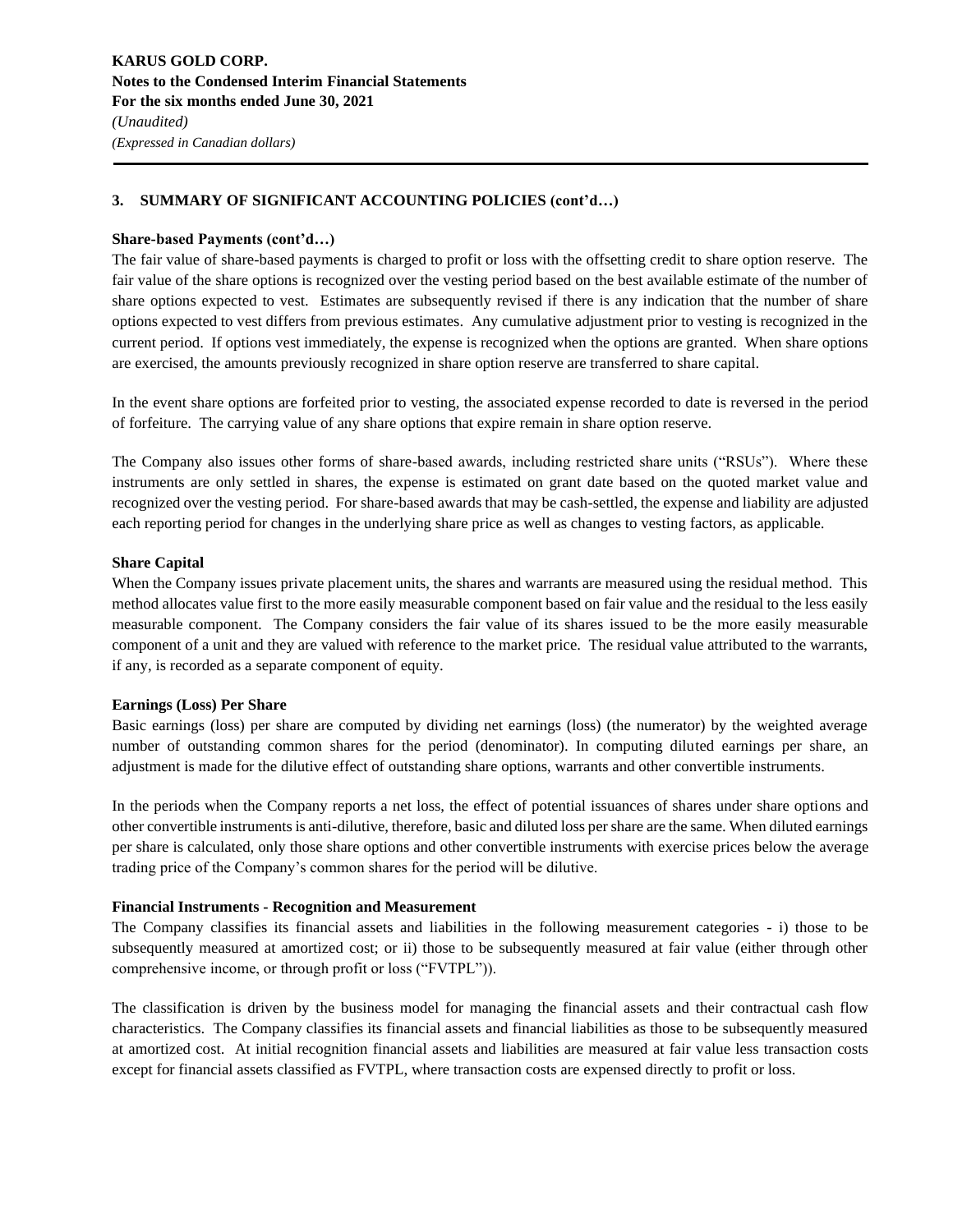### **Equipment**

Property and equipment assets are stated at cost less accumulated depreciation and accumulated impairment losses. The cost of an item consists of the purchase price plus any costs directly attributable to bringing the asset to the location and condition necessary for its intended use. Depreciation is recorded at the following rates: Vehicles 5 years straight line basis, Machinery and equipment 3-5 years straight line basis, and office leases 3 years straight line basis, being the term of the lease. An item of property and equipment is derecognized upon disposal or when no future economic benefits are expected to arise from the continued use of the asset. Any gain or loss arising on disposal of the asset, determined as the difference between the net disposal proceeds and the carrying amount of the asset, is recognized in profit or loss.

### **4. SPINOUT TRANSACTION**

On January 25, 2021, KORE completed a plan of arrangement pursuant to which KORE transferred to the Company all of KORE's Canadian exploration properties, which included the FG Gold and Gold Creek projects in the South Cariboo property, as well as its Yukon property and related equipment and exploration deposits, in exchange for 53,112,455 shares ("Spinout Shares") of the Company, which were distributed to KORE shareholders on the basis of one share of the Company for every two KORE shares held (the "Spinout"). The date of close, January 25, 2021, is considered to be the measurement date. In addition, 1,750,000 warrants were issued to KORE warrant holders with an exercise price of \$0.75 until July 2022, and a 1% NSR to KORE (which was assigned a \$nil value).

The value of the consideration paid is based on the fair value of the assets acquired. The fair value of the assets acquired was estimated as \$10,858,942 on the measurement date, which was determined by management based on a variety of factors (Note 2). The fair value of the 1,750,000 warrants issued in connection with the Spinout was \$16,700 using the Black Scholes valuation method with the following assumptions: risk-free interest rate of 0.41%, annualized expected volatility of 75%, expected term of 1.5 years and a dividend yield of 0%.

|                                 | \$<br>10,858,942 |
|---------------------------------|------------------|
| Exploration & evaluation assets | 10,832,017       |
| Equipment                       | 11,925           |
| Deposits                        | \$<br>15,000     |
| <b>Assets acquired:</b>         |                  |
|                                 | \$<br>10,858,942 |
| <b>Transaction costs</b>        | 407,242          |
| Warrants issued                 | 16,700           |
| Shares issued                   | \$<br>10,435,000 |
| <b>Consideration issued</b>     |                  |

In connection with the Spinout, KORE also loaned the Company an initial \$500,000 for a term of up to one year and bearing interest at 8% per annum. The Company repaid this loan with proceeds from the rights offering (Note 6), along with accrued interest of \$5,700, during the period ended June 30, 2021.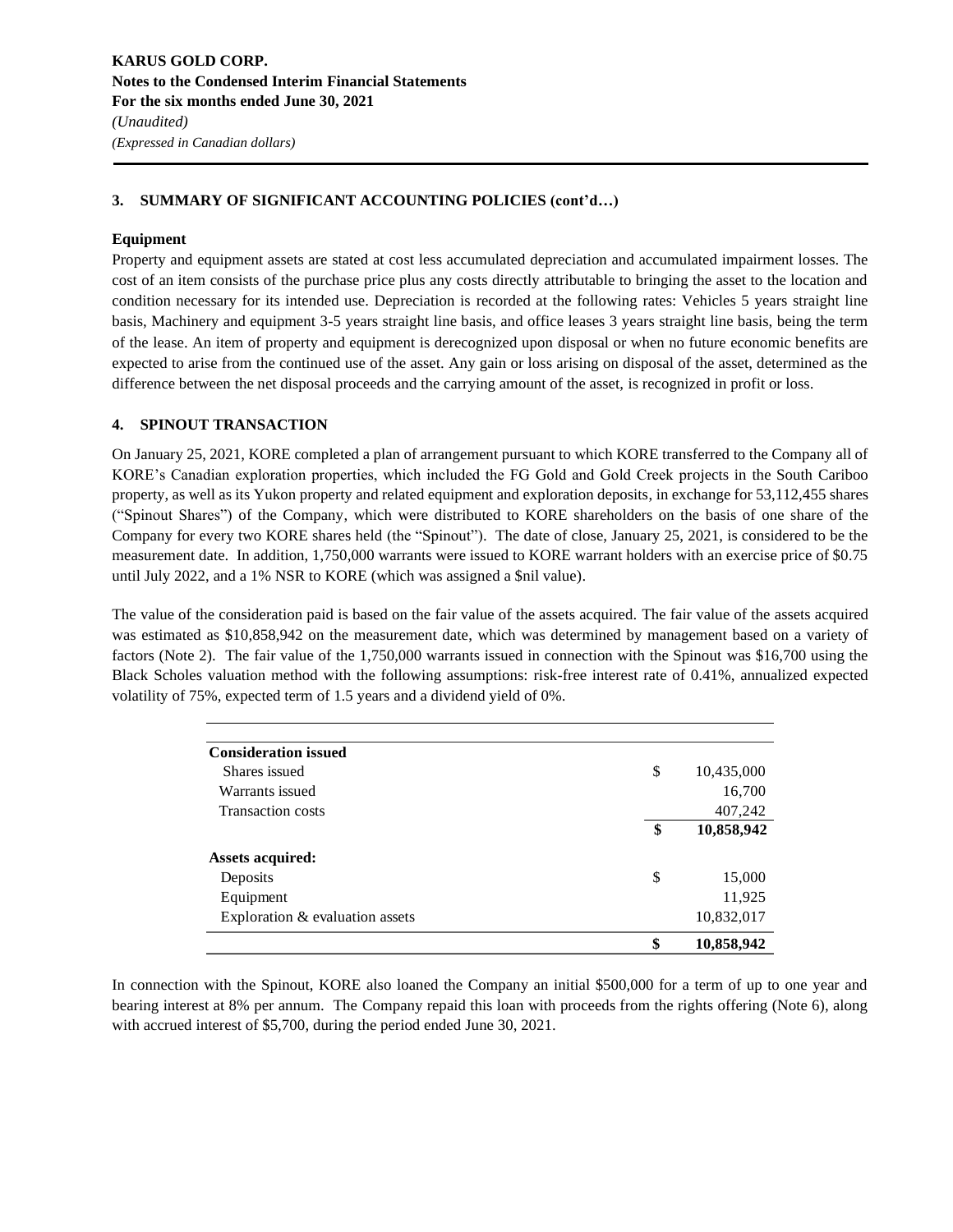### **5. MINERAL PROPERTIES**

### **Acquisition of South Cariboo Property**

Pursuant to the spinout from KORE (Note 4), the Company acquired a collection of claims in BC comprising the South Cariboo property, which includes the 'FG Gold project' and the 'Gold Creek project', located in the Cariboo Mining Division, British Columbia, Canada.

The South Cariboo property includes certain option agreements which collectively have annual payments of \$87,500 payable in 2021 up to \$150,000 in 2025, for total future payments of \$625,000. In addition, one option agreement provides for the issuance of shares with a fair market value at the time of issuance of \$25,000 in 2021 increasing to \$160,000 in 2025, for total share consideration of \$410,000 and one option agreement also requires annual expenditures of \$35,000 in 2021 and an additional \$40,000 in 2022. These option agreements also impose a 1%-2% NSR, of which a portion can be repurchased in certain cases, and one agreement requires a bonus payment of \$1.50 per ounce identified as inferred, indicated or measured in a 43-101 report on the specific claims in the agreement.

The South Cariboo property is subject to additional various net smelter royalties ("NSR") ranging from 1%-3%, certain of which can be repurchased or have maximum payout terms. Included in these NSRs is a 1% NSR issued to KORE pursuant to the spinout on all claims not otherwise encumbered.

### **Acquisition of Yukon Claims**

The Company holds a 100% interest in the White Gold Project, located in Yukon, Canada, acquired as part of the spinout from KORE (Note 4). The property is subject to annual work commitments of \$187,500 in each of 2020, 2021 and 2022.

### **Exploration & Evaluation Expenses**

|                                    | For the six   | For the period from<br>incorporation on |
|------------------------------------|---------------|-----------------------------------------|
|                                    | months ended  | November 20, 2020 to                    |
|                                    | June 30, 2020 | December 31, 2020                       |
|                                    |               |                                         |
| Assays and analysis                | \$<br>243,653 |                                         |
| Claim, staking, holding and taxes  | 16,831        |                                         |
| Community engagement               | 17,963        |                                         |
| Drill program                      | 76,253        |                                         |
| Engineering and development        | 63,462        |                                         |
| Geophysics and ground prospecting  | 97,682        |                                         |
| Project administration and support | 45,769        |                                         |
| Project staff and contractors      | 280,713       |                                         |
| Travel, logistics & camp costs     | 36,553        |                                         |
|                                    | \$<br>878,879 |                                         |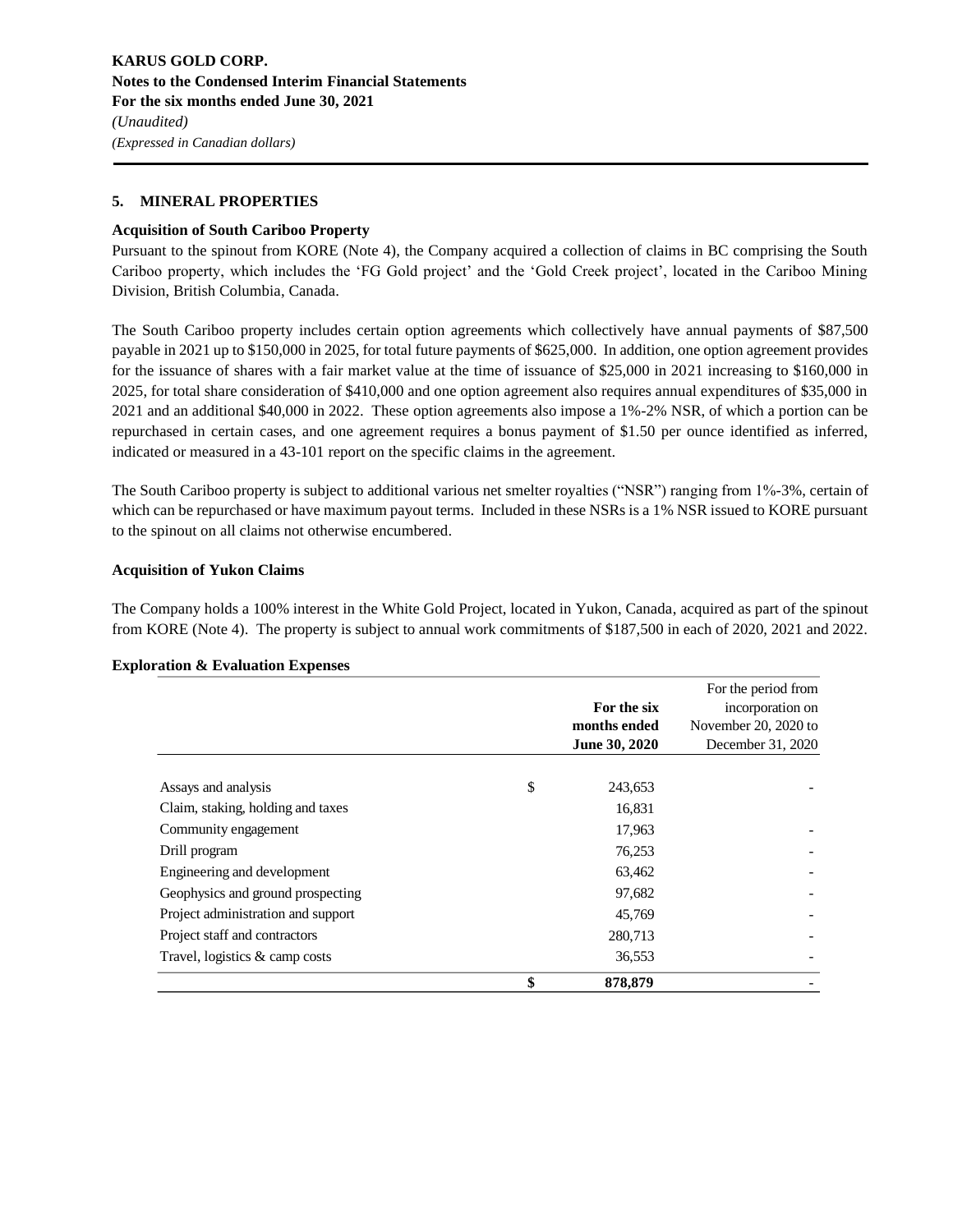### **6. SHARE CAPITAL**

#### **Authorized**

Unlimited number of common shares with no par value.

#### **Issued and Outstanding**

On November 20, 2020, the date of incorporation, the Company issued one common share at a price of \$1.00.

Pursuant to the spinout from KORE (Note 4), the Company issued 53,112,455 shares with a fair value of \$10,435,000 in January 2021 at the time of issuance and 1,750,000 warrants with a fair value of \$16,700 (Note 4).

In March 2021, the Company issued 2,300,000 common shares pursuant to a private placement for gross proceeds of \$575,000.

In March 2021, the Company completed a rights offering whereby 26,556,228 shares were issued to Karus shareholders at a price of \$0.15 per share for gross proceeds of \$3,983,434. In connection with this offering, the Company incurred share issuance costs of \$74,141.

#### **Warrants**

A summary of the warrant activity for the six months ended June 30, 2021 is as follows:

|                                      |                           | Weighted average |
|--------------------------------------|---------------------------|------------------|
|                                      | <b>Number of warrants</b> | exercise price   |
|                                      | outstanding               |                  |
| <b>Balance, December 31, 2020</b>    |                           |                  |
| Issued pursuant to spin out (Note 4) | 1,750,000                 | 0.75             |
| <b>Balance, June 30, 2021</b>        | 1,750,000                 |                  |

As at June 30, 2021, the following warrants were outstanding:

| <b>Expiry date</b> | Number of warrants<br>outstanding |    |      |
|--------------------|-----------------------------------|----|------|
| July 22, 2022      | $1,500,000$ \$                    |    | 0.75 |
| July 27, 2022      | 250,000                           | S. | 0.75 |
|                    | 1,750,000                         |    |      |

### **Stock Options**

Pursuant to a rolling stock option plan (the "Option Plan") for directors, officers, employees and consultants, approved January 20, 2021, the Company may reserve a maximum of 10% of the issued and outstanding listed common shares, with the exercise price to be determined on the date of issuance of the options. The term of options granted under the Option Plan may not exceed five years and such options vest at terms to be determined by the board of directors at the time of the grant, but the exercise price shall not be less than the price determined by the policies of the stock exchange on which the Company's common shares are then listed.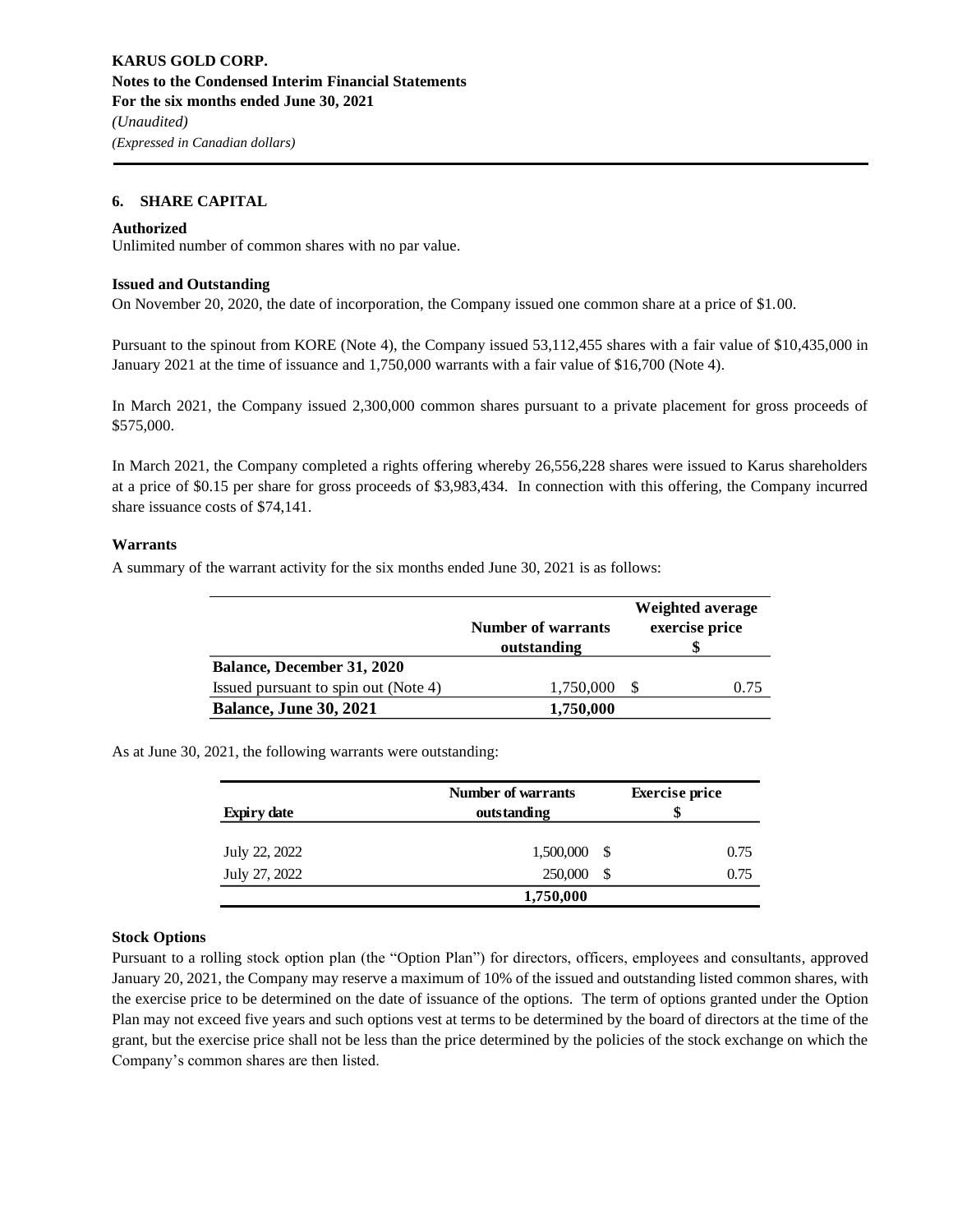### **6. SHARE CAPITAL (cont'd…)**

A summary of stock option activity for the six months ended June 30, 2021 is as follows:

|                                   |                   | Weighted average |                |  |
|-----------------------------------|-------------------|------------------|----------------|--|
|                                   | Number of options |                  | exercise price |  |
|                                   | outstanding       |                  |                |  |
| <b>Balance, December 31, 2020</b> |                   |                  |                |  |
| Granted                           | 4,320,000         |                  | 0.25           |  |
| <b>Balance, June 30, 2021</b>     | 4,320,000         | \$               | 0.25           |  |

As at June 30, 2021, the following stock options were outstanding and exercisable:

| <b>Expiry date</b> | Number of options<br>outstanding | Number of options Exercise price<br>exercisable |      |      |
|--------------------|----------------------------------|-------------------------------------------------|------|------|
|                    |                                  |                                                 |      |      |
| March 7, 2026      | 4,320,000                        | 62.500                                          | - \$ | 0.25 |
|                    | 4,320,000                        | 62,500                                          | \$   | 0.25 |

### **Restricted Share Units**

In January 2021, the Company's shareholders approved the Omnibus Plan ("Omnibus Plan"), which is a fixed plan that reserves for issuance a maximum of 5,303,746 common shares as equity-based compensation awards. Together with the 10% rolling stock option plan, only a maximum of 10% of instruments under the Omnibus Plan and Option Plan may be granted to insiders. Awards under the Omnibus Plan may be granted in a form as designated by the Board, including restricted share units, deferred share units and other performance based instruments.

A summary of restricted share unit activity for the six months ended June 30, 2021:

|                               | Number of RSUs<br>outstanding |
|-------------------------------|-------------------------------|
| Balance, December 31, 2020    |                               |
| Granted                       | 2,605,000                     |
| <b>Balance, June 30, 2021</b> | 2,605,000                     |

As at June 30, 2021, the following RSUs were outstanding and exercisable:

| <b>Grant date</b> | <b>Number of RSUs</b><br>outstanding | <b>Number of RSUs</b><br>exercisable |
|-------------------|--------------------------------------|--------------------------------------|
|                   |                                      |                                      |
| March 8, 2021     | 2,605,000                            |                                      |
|                   | 2,605,000                            |                                      |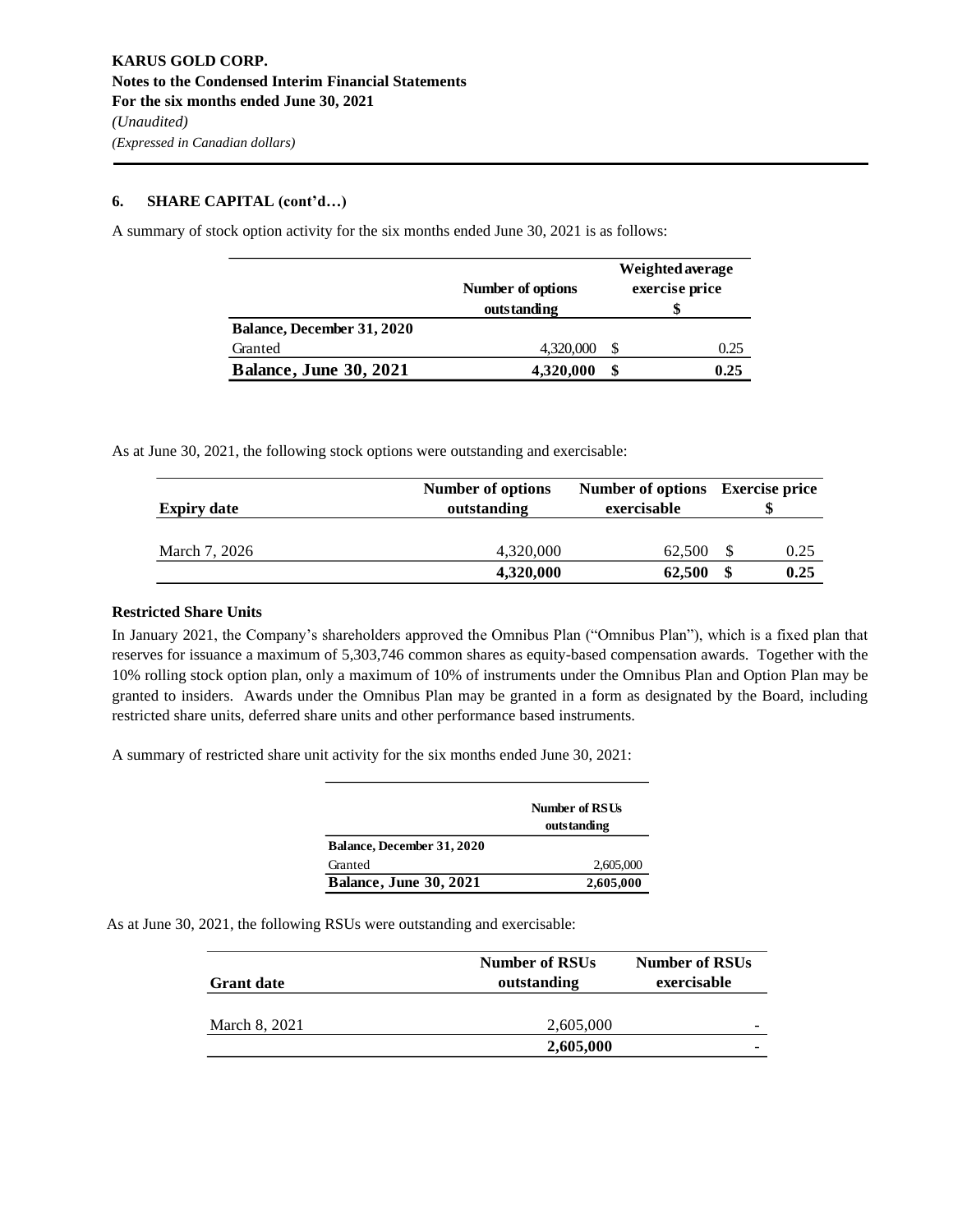### **6. SHARE CAPITAL (cont'd…)**

#### **Share-Based Compensation**

During the six months ended June 30, 2021, the Company granted 4,320,000 stock options and 2,605,000 RSUs to directors, officers, employees and consultants.

The fair value of the stock options granted was \$533,747 or \$0.12 per option was determined using the Black Scholes option valuation model and \$141,850 was recognized as share-based payments expense in relation to the vesting of options for the six months ended June 30, 2021.

Share-based payments expense was determined using the following weighted average assumptions:

|                         | <b>June 30, 2021</b> |
|-------------------------|----------------------|
| Risk free interest rate | $0.99\%$             |
| Expected life           | 3.0                  |
| Annualized volatility   | 75%                  |
| Dividend rate           |                      |

The RSUs granted are payable in common shares of the Company, vest in tranches over two years and are valid for a term of five years. The Company recognizes the expense at the fair market value at grant date, being \$651,250 and amortizes it over the vesting period. For the six months ended June 30, 2021, \$152,553 was recognized as share-based payments expense.

### **7. RELATED PARTY TRANSACTIONS**

### **Related Party Transactions**

During the six months ended June 30, 2021, the related party transactions, not disclosed elsewhere in these financial statements, were as follows:

a) Reimbursement of costs of \$77,719 to KORE, which was included in accounts payable as at June 30, 2021.

b) Amounts owing to all related parties are unsecured, non-interest bearing and due on demand. As at June 30, 2021, \$106,269 is due to related parties, inclusive of the amounts due to KORE.

### **Key Management Compensation**

Key management are those personnel having the authority and responsibility for planning, directing and controlling the Company and include the Chairman, President & Chief Executive Officer, Chief Financial Officer, and Directors. For the six months ended June 30, 2021, total key management compensation was \$282,169, which includes management fees and salaries of \$160,394 and share-based payments of \$121,775.

### **8. MANAGEMENT OF CAPITAL**

The Company considers items within equity as capital.

The Company's objective when managing capital is to maintain corporate and administrative functions necessary to support the Company's operations; to perform mineral exploration activities on the Company's exploration projects; and to seek out and acquire new projects of merit.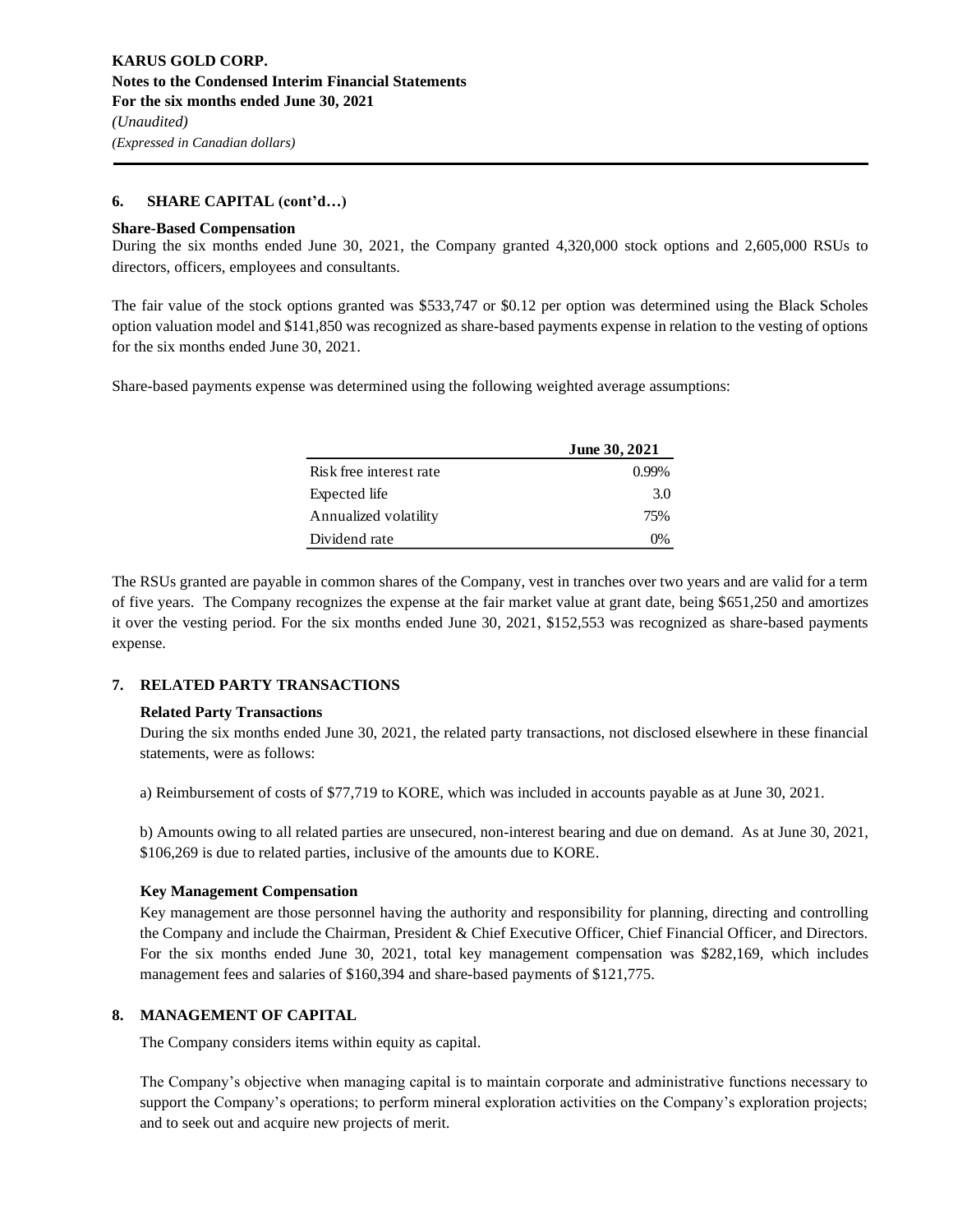### **8. MANAGEMENT OF CAPITAL (cont'd…)**

The Company manages its capital structure in a manner that is intended to provide sufficient funding for operational and capital expenditure activities. When necessary, the Company may seek to secure funds, through debt funding or equity capital. There can be no assurances that the Company will be able to obtain debt or equity capital in the future. (See Note 1).

The Company does not pay dividends and has no long-term debt or bank credit facility. The Company is not subject to any externally imposed capital requirements. There have not been any changes to the Company's capital management policy during the period.

### **9. RISK MANAGEMENT**

### **Financial Risk Management**

The main objectives of the Company's risk management processes are to ensure that risks are properly identified and that the capital base is adequate in relation to those risks. The principal risks to which the Company is exposed are described below.

### **a. Credit Risk**

Credit risk is the risk of potential loss to the Company if a counterparty to a financial instrument fails to meet its contractual obligations. The Company's credit risk is primarily attributable to its cash.

The Company has assessed its exposure to credit risk on its cash and has determined that such risk is minimal. The majority of the Company's cash is held with reputable financial institutions in Canada.

### **b. Liquidity Risk**

Liquidity risk is the risk that the Company is not able to meet its financial obligations as they fall due. As at June 30, 2021, the Company had working capital of \$2,414,530 and it does not have any long term monetary liabilities. The Company will seek additional financing through debt or equity offerings, but there can be no assurance that such financing will be available on terms acceptable to the Company or at all. The Company's approach to managing liquidity risk is to endeavor to ensure that it will have sufficient liquidity to meet liabilities when they fall due. As at June 30, 2021, the Company had cash of \$2,096,876 to settle current liabilities of \$407,164. The Company's financial liabilities as at June 30, 2021 have contractual maturities of 30 days or are due on demand and are subject to normal trade terms.

### **c. Interest Rate Risk**

Interest rate risk is the risk arising from the effect of changes in prevailing interest rates on the Company's financial instruments. The Company holds its cash and cash equivalents on which it earns variable rates of interest, and may therefore be subject to a certain amount of risk, though this risk is considered by management to be immaterial.

### **d. Foreign Currency Risk**

Foreign currency risk is the risk that the fair value of, or future cash flows from, the Company's financial instruments will fluctuate because of changes in foreign exchange rates. The Company maintains its cash reserves primarily in Canadian and the majority of the Company's expenditures are denominated in Canadian dollars. The Company considers its exposure to foreign currency risk to be immaterial.